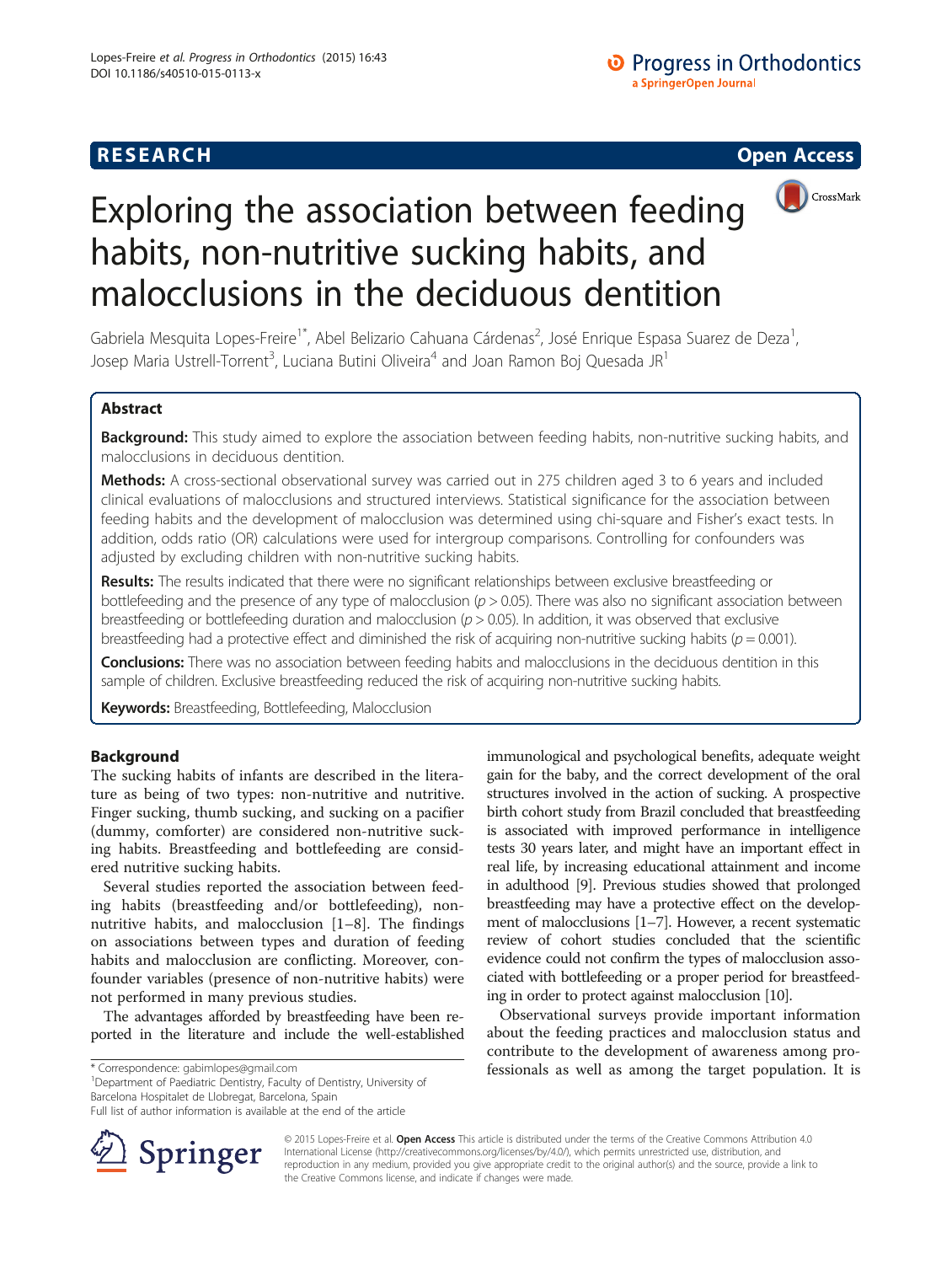important to investigate the presence of malocclusion in deciduous dentition because it is a public dental health problem in children in Spain. In addition, current recommendations for discontinuing non-nutritive sucking habits may be optimal in preventing habit-related malocclusions at the end of the primary dentition stage [[11](#page-5-0), [12\]](#page-5-0).

Therefore, the aim of this study was to explore the association between feeding habits, non-nutritive sucking habits, and malocclusions in the deciduous dentition in a population of Spanish children.

## Methods

This study was approved by the Research Ethics Committee of the University of Barcelona and the Children Hospital of Barcelona and conducted in a day care center, CAP, Montcada i Reixac. The participants' legal guardians gave positive consent on the day of the clinical examination.

A cross-sectional observational survey was carried out on boys and girls aged 3 to 6 years and included clinical evaluations of malocclusions and structured interviews.

All the children in the study met the inclusion criteria which included children of both genders aged 3 to 6 years; children exclusively in the deciduous dentition phase; agreement to participate in the clinical exam; all the normal numbers, sizes, and shapes of deciduous teeth; no major tooth destruction or reconstruction; children with no systemic diseases and/or neurological diseases; and parental questionnaires about the child's habits.

Children were excluded from the study if their parents did not agree to their participation, they have syndromes or systemic problems affecting craniofacial growth, they have the presence of at least one permanent tooth, they have loss of mesial-distal diameter due to caries, and they have previous orthodontic treatment.

All clinical exams were performed by an experienced examiner, a PhD student (GMLF) who had previous experience in cross-sectional data. The child remained seated on a chair in front of the examiner. The examinations were performed under artificial light, using latex gloves and a disposable spatula. The clinical exam was performed with the aid of a disposable tongue depressor source. To ensure that natural occlusion was evaluated, the child was asked to open and close his/her mouth several times and to swallow saliva before the examination began. When necessary, the mandible was gently guided towards centric occlusion by the examiner.

The outcomes related to the children's dental arch characteristics were examined in the three dimensions with the following criteria.

The transverse relation was measured by direct inspection in the presence of posterior crossbite or if the absence was considered normal occlusion. One of five separate relationships was recorded considering the following categories: normal relationship; posterior unilateral crossbite left side; posterior unilateral crossbite right side; bilateral posterior crossbite—both hemi-arches; and just one tooth was crossed. Posterior crossbite is considered present when, in occlusion, one or more of the maxillary deciduous canine or molars occluded lingual to the buccal cusps of the opposing mandibular teeth. Upper midline shift was registered if the midline was displaced by at least 1 mm. In addition, midline deviation data was also collected and the distance between the upper and lower midlines in the frontal plane was considered.

The vertical relation (relationship of incisors) was measured by direct inspection: one of three separate relationships was recorded in normal, anterior open bite, and overbite. Overbite was obtained by measuring the vertical distance between the upper and lower central incisor edges with the teeth in occlusion [[13\]](#page-5-0). This distance was considered normal when the upper incisor covered the lower up to 3 mm and overbite for values greater than 3 mm. When there was no overlap between the upper and lower incisors, with a minimum space of 1 mm between both incisal edges, it was considered anterior open bite [[14](#page-5-0)].

The sagittal interarch relationship was classified according to the deciduous canine relationship as angle class I, class II, or class III, with class I considered normal occlusion, class I canine and molars bilateral, or class I canine and molars unilateral, and class II or class III considered altered: class II bilateral, class II 1 (increased overjet), class II 2 (without overjet), class II subdivision (I o III), class II unilateral, others with no classification, and class III or anterior crossbite.

A questionnaire in the form of a structured interview was applied with mothers or guardians in order to find out about nutritive sucking habits (breastfeeding and bottlefeeding), non-nutritive sucking habits (pacifiers and finger sucking), and the presence of malocclusions. The data collected included the presence and the duration of non-nutritive sucking habits and, if the child had sucking, any type of non-nutritive sucking habits: pacifier-sucking habit and digit sucking.

Data analyses were performed using SPSS software 22.0. Data analysis included descriptive statistics (frequency distribution). Statistical significance for the association between the non-nutritive sucking habits and the development of malocclusion was determined using chi-square, and Fisher's exact tests with odds ratio (OR) calculations were used for intergroup comparisons. Children with nonnutritive sucking habits were excluded from the analysis. The level of significance was set at 5 %.

#### Results

The sample consisted of 275 children aged 3 to 6 years; 144 (52.4 %) were males and 131 (47.6 %) were females. Of 275 children, only 28 children were exclusively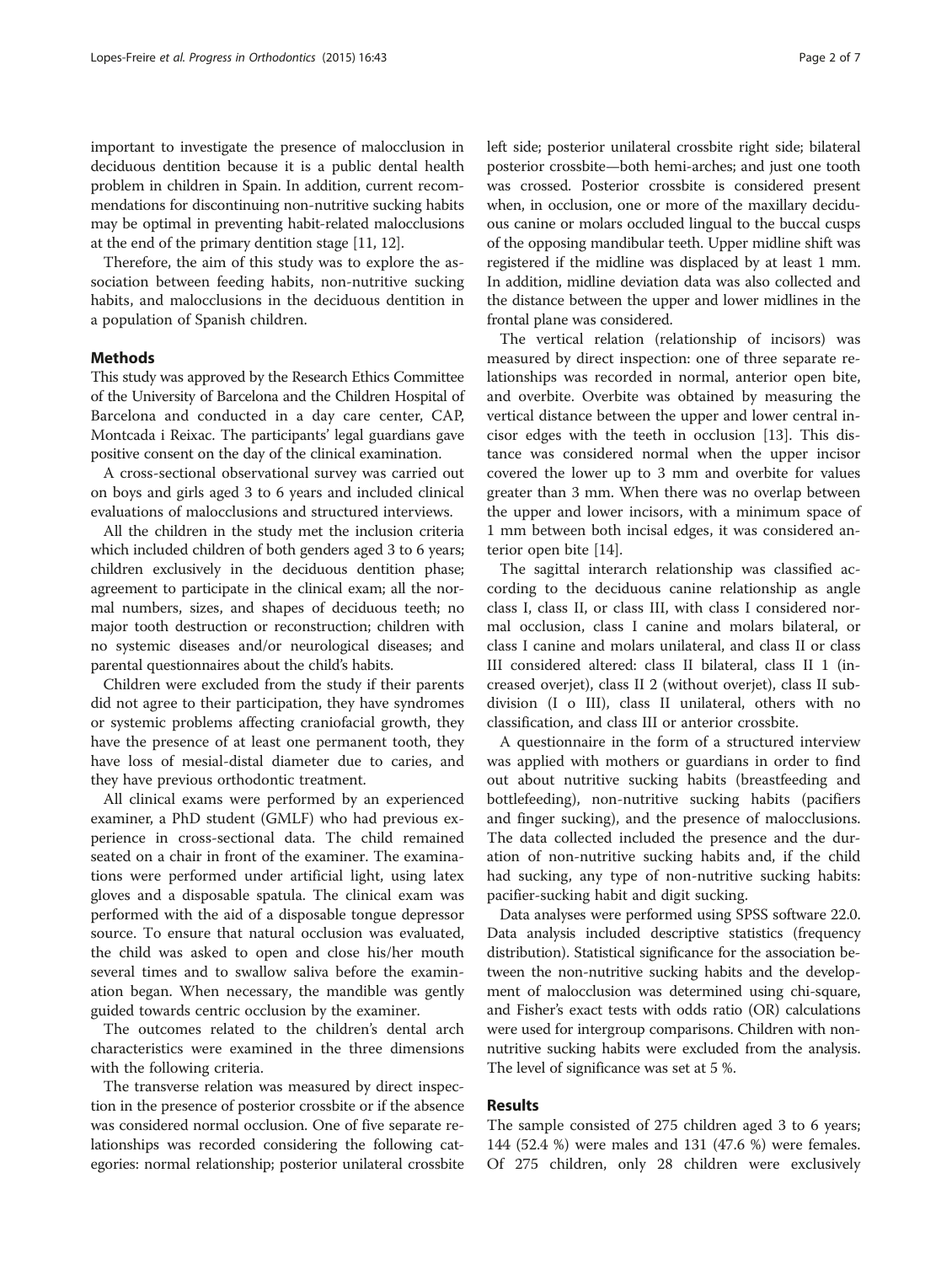breastfeeding, and 247 children were breastfeeding/ bottlefeeding. The presence of non-nutritive sucking habits was observed in 224 children (81.5 %).

The results presented in Table 1 indicated that there was no significant relationship between exclusive breastfeeding and the presence of any type of malocclusion OR 1.37 (confidence interval (CI) 0.34–5.51,  $p = 0.739$ ). The results also indicated that there was no significant relationship between bottlefeeding and the presence of any type of malocclusion OR 1.35 (CI 0.31–5.96,  $p =$ 0.716) (Table [2](#page-3-0)). In addition, there was no significant association between breastfeeding or bottlefeeding duration and malocclusion (Tables [3](#page-3-0) and [4\)](#page-4-0).

It was observed in Table [5](#page-4-0) that exclusive breastfeeding had a protective effect and diminished the risk of acquiring non-nutritive sucking habits OR 0.18 (CI 0.07–0.40,  $p = 0.001$ ). Exclusive breastfeeding may have reduced the risk of pacifier use OR 0.24 (CI 0.11–0.52,  $p = 0.001$ ). However, there was no significant association between exclusive breastfeeding and finger-sucking habit ( $p = 0.374$ ). In addition, there was no significant association with intensity and duration of non-nutritive sucking habits.

# **Discussion**

The results in the present study indicated that there was no significant relationship between exclusive breastfeeding and the presence of any type of malocclusion. The results also indicated that there was no significant relationship between bottlefeeding and the presence of any type of malocclusion. However, it was observed that exclusive breastfeeding had a

protective effect and diminished the risk of acquiring non-nutritive sucking habits.

At present, there is no consensus related to the association between feeding habits and malocclusion. Previous studies have reported that there was influence of feeding patterns on the development of malocclusion [[1](#page-5-0)–[8, 15](#page-5-0)–[20](#page-5-0)]. According to some authors, breastfeeding and bottlefeeding involve different orofacial muscles, which possible have different effects on the harmonic growth of maxilla and dental arches. Meanwhile, breathing, swallowing, and mastication should be developed in harmony, and differences exist in the learning of the coordinated movement between breastfeeding and bottlefeeding children [[18\]](#page-5-0).

On the other hand, some studies did not found this association [\[11](#page-5-0), [21, 22](#page-5-0)]. Some authors observed among children with minimal non-nutritive habits that those who breastfed had similar dental arch parameters and occlusal characteristics as those with shorter duration of breastfeeding or no breastfeeding [[11](#page-5-0)]. A possible explanation is that the effects of breastfeeding on dental arch development are difficult to assess because it is not easy to separate these effects from those non-nutritive sucking behaviors. This result is because most breastfed children also engaged in at least some non-nutritive sucking.

The finding that exclusive breastfeeding had a protective effect and diminished the risk of acquiring non-nutritive sucking habits is in agreement with previous studies [[6, 23](#page-5-0)–[26](#page-6-0)]. In this investigation, thumb sucking has the same result with breastfeeding and bottlefeeding but the use of a pacifier was more utilized for bottlefeeding children. It is important to emphasize that breastfeeding

Table 1 Relationship between exclusive breastfeeding and malocclusion

|                          |                                          | Exclusive breastfeeding |       |                |       |           |                 |           |
|--------------------------|------------------------------------------|-------------------------|-------|----------------|-------|-----------|-----------------|-----------|
|                          |                                          | No                      |       | Yes            |       |           |                 |           |
|                          |                                          | $\mathcal N$            | $\%$  | $\mathcal N$   | $\%$  | <b>OR</b> | CI 95 %         | $p$ value |
| Transversal relationship | Malocclusion in transversal relationship | 3                       | 8.1   | 0              | 0.0   | Infinity  | <b>NA</b>       | 0.552     |
|                          | Normal                                   | 34                      | 91.9  | 14             | 100.0 |           |                 |           |
|                          | Total                                    | 37                      | 100.0 | 14             | 100.0 |           |                 |           |
| Midline deviation        | Malocclusion in midline                  | $\overline{4}$          | 11.1  | 1              | 7.1   | 0.54      | $0.11 - 2.76$   | 0.662     |
|                          | Normal                                   | 32                      | 88.9  | 13             | 92.9  |           |                 |           |
|                          | Total                                    | 36                      | 100.0 | 14             | 100.0 |           |                 |           |
| Vertical relationship    | Malocclusion in vertical relationship    | 6                       | 16.2  | 3              | 21.4  | 0.71      | $0.15 - 3.33$   | 0.692     |
|                          | Normal                                   | 31                      | 83.8  | 11             | 78.6  |           |                 |           |
|                          | Total                                    | 37                      | 100.0 | 14             | 100.0 |           |                 |           |
| Sagittal relationship    | Malocclusion in sagittal relationship    | 10                      | 30.3  | $\overline{2}$ | 16.7  | 2.17      | $0.401 - 11.76$ | 0.466     |
|                          | Normal                                   | 23                      | 69.7  | 10             | 83.3  |           |                 |           |
|                          | Total                                    | 33                      | 100.0 | 12             | 100.0 |           |                 |           |
| Presence of malocclusion | Any type of malocclusion                 | 13                      | 40.6  | $\overline{4}$ | 33.3  | 1.37      | $0.34 - 5.51$   | 0.739     |
|                          | Normal                                   | 19                      | 59.4  | 8              | 66.7  |           |                 |           |
|                          | Total                                    | 32                      | 100.0 | 12             | 100.0 |           |                 |           |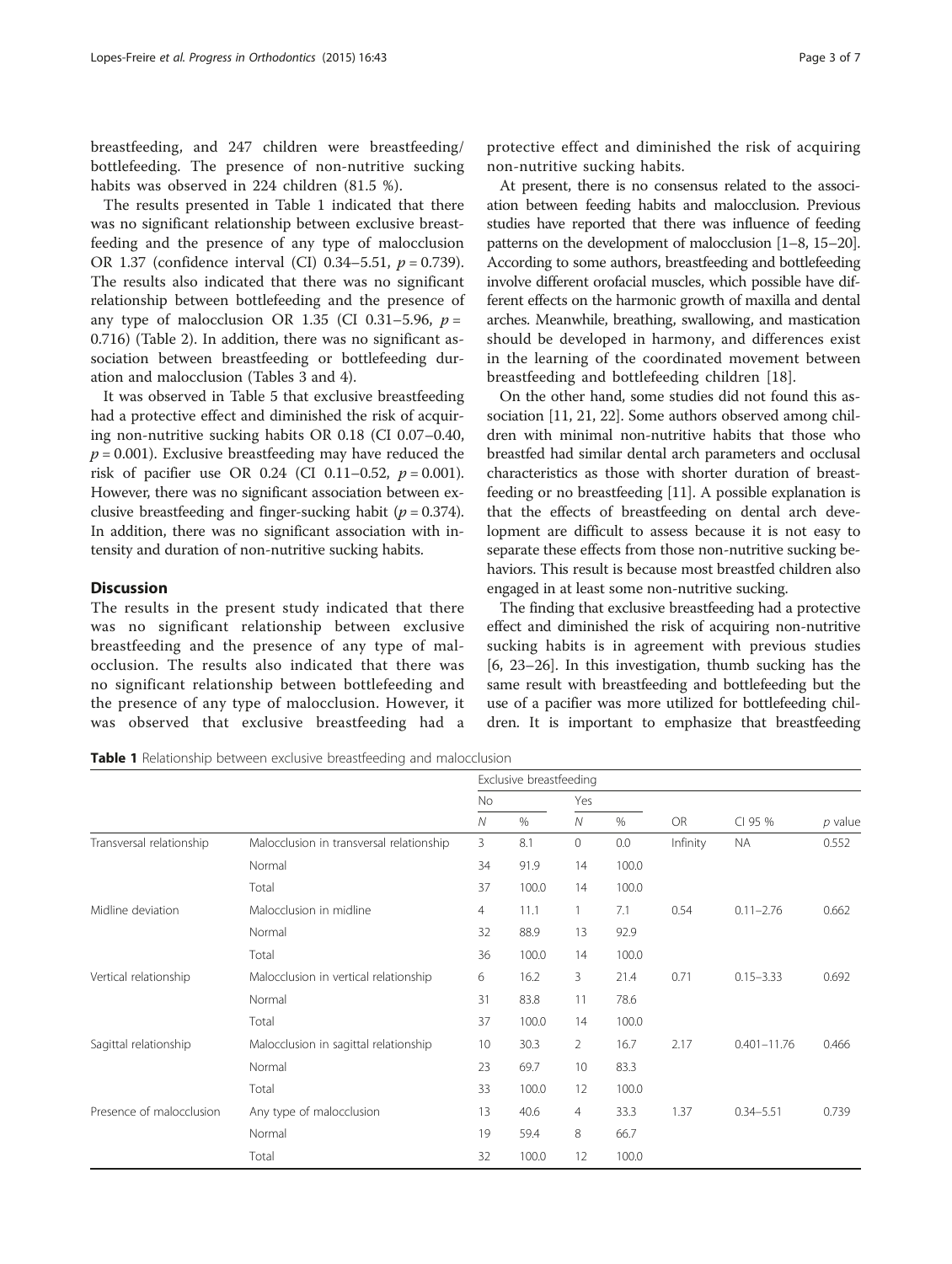|                          |                                            | Exclusive bottlefeeding |       |                |       |           |                |           |  |
|--------------------------|--------------------------------------------|-------------------------|-------|----------------|-------|-----------|----------------|-----------|--|
|                          |                                            | Yes                     |       | No             |       |           |                |           |  |
|                          |                                            | $\mathcal N$            | %     | $\mathcal N$   | $\%$  | <b>OR</b> | CI 95 %        | $p$ value |  |
| Transversal relationship | Malocclusion in transversal relationship   |                         | 7.7   | $\overline{2}$ | 5.3   | 1.50      | $0.12 - 18.05$ | 1.00      |  |
|                          | Normal                                     | 12                      | 92.3  | 36             | 94.7  |           |                |           |  |
|                          | Total                                      | 13                      | 100.0 | 38             | 100.0 |           |                |           |  |
| Midline deviation        | Malocclusion in midline<br>Normal<br>Total |                         | 8.3   | $\overline{4}$ | 10.5  | 0.77      | $0.08 - 7.66$  | 1.00      |  |
|                          |                                            |                         | 91.7  | 34             | 89.5  |           |                |           |  |
|                          |                                            |                         | 100.0 | 38             | 100.0 |           |                |           |  |
| Vertical relationship    | Malocclusion in vertical relationship      |                         | 7.7   | 8              | 21.1  | 0.31      | $0.04 - 2.78$  | 0.42      |  |
|                          | Normal                                     | 12                      | 92.3  | 30             | 78.9  |           |                |           |  |
|                          | Total                                      |                         | 100.0 | 38             | 100.0 |           |                |           |  |
| Sagittal relationship    | Malocclusion in sagittal relationship      |                         | 30.0  | 9              | 25.7  | 1.24      | $0.26 - 5.84$  | 1.00      |  |
|                          | Normal                                     | $\overline{7}$<br>70.0  |       | 26             | 74.3  |           |                |           |  |
|                          | Total                                      | 10                      | 100.0 | 35             | 100.0 |           |                |           |  |
| Presence of malocclusion | Any type of malocclusion                   | 4                       | 44.4  | 13             | 37.1  | 1.35      | $0.31 - 5.96$  | 0.716     |  |
|                          | Normal                                     | 5                       | 55.6  | 22             | 62.9  |           |                |           |  |
|                          | Total                                      | 9                       | 100.0 | 35             | 100.0 |           |                |           |  |

#### <span id="page-3-0"></span>Table 2 Relationship between exclusive bottlefeeding and malocclusion

seems to have non-nutritive protective impact. If the parents refuse to give the pacifier, the result may be different and thumb-sucking habit is something that children choose or need to do without the factor of parents giving the artifact to stimulate non-nutritive sucking.

A previous study investigated the influence of thumb sucking and pacifier use on breastfeeding patterns in exclusively breastfed infants, on the duration of exclusive breastfeeding, and on the total breastfeeding duration. The authors concluded that thumb sucking was clearly not related to the negative effects on the pattern and duration of breastfeeding. The possible negative effects of pacifier use on breastfeeding pattern and duration were related to frequency. In addition, occasional pacifier use was not found to have any negative effect on breastfeeding duration [[27\]](#page-6-0).

Table 3 Relationship between bottlefeeding duration and malocclusion

|                          |                                          | Bottlefeeding duration |       |            |       |           |                |           |  |
|--------------------------|------------------------------------------|------------------------|-------|------------|-------|-----------|----------------|-----------|--|
|                          |                                          | $>6-12$ months         |       | >12 months |       |           |                |           |  |
|                          |                                          | Ν                      | %     | N          | %     | <b>OR</b> | CI 95 %        | $p$ value |  |
| Transversal relationship | Malocclusion in transversal relationship | $\mathbf{0}$           | 0.0   | 3          | 10.0  | 0         | <b>NA</b>      | 1.00      |  |
|                          | Normal                                   | 4                      | 100.0 | 27         | 90.0  |           |                |           |  |
|                          | Total                                    | 4                      | 100.0 | 30         | 100.0 |           |                |           |  |
| Midline deviation        | Malocclusion in midline                  |                        | 33.3  | 3          | 10.0  | 4.5       | $0.31 - 65.67$ | 0.33      |  |
|                          | Normal                                   | 2                      | 66.7  | 27         | 90.0  |           |                |           |  |
|                          | Total                                    | 3                      | 100.0 | 30         | 100.0 |           |                |           |  |
| Vertical relationship    | Malocclusion in vertical relationship    |                        | 25.0  | 5          | 16.7  | 1.67      | $0.14 - 19.48$ | 1.00      |  |
|                          | Normal                                   | 3                      | 75.0  | 25         | 83.3  |           |                |           |  |
|                          | Total                                    | 4                      | 100.0 | 30         | 100.0 |           |                |           |  |
| Sagittal relationship    | Malocclusion in sagittal relationship    | $\overline{2}$         | 50.0  | 8          | 30.8  | 2.25      | $0.27 - 18.93$ | 0.584     |  |
|                          | Normal                                   | $\overline{2}$         | 50.0  | 18         | 69.2  |           |                |           |  |
|                          | Total                                    | $\overline{4}$         | 100.0 | 26         | 100.0 |           |                |           |  |
| Presence of malocclusion | Any type of malocclusion                 | 2                      | 66.7  | 11         | 42.3  | 2.73      | $0.23 - 34.01$ | 0.573     |  |
|                          | Normal                                   |                        | 33.3  | 15         | 57.7  |           |                |           |  |
|                          | Total                                    | 3                      | 100.0 | 26         | 100.0 |           |                |           |  |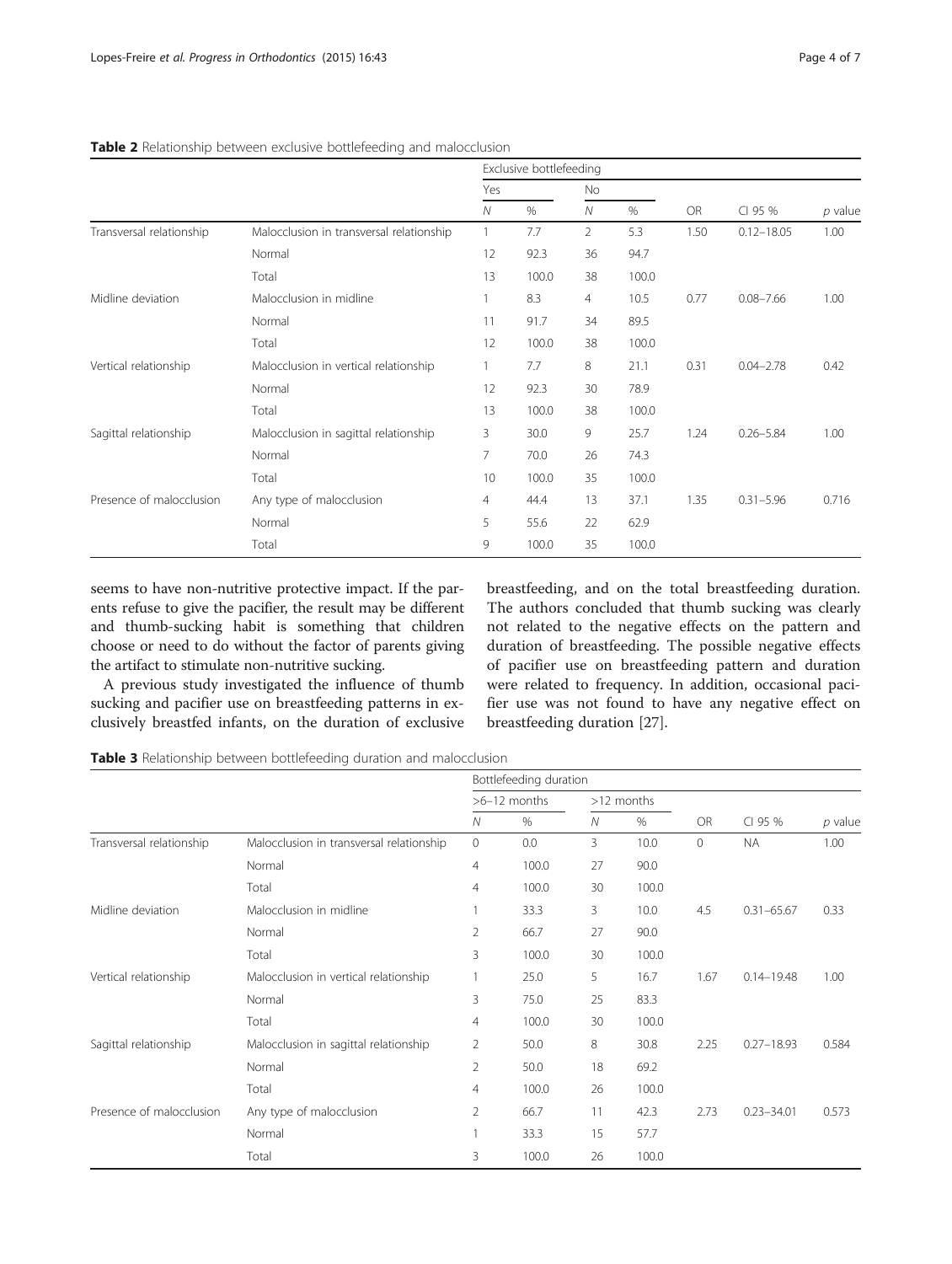|                          |                                          | Breastfeeding duration |       |              |       |          |               |           |
|--------------------------|------------------------------------------|------------------------|-------|--------------|-------|----------|---------------|-----------|
|                          |                                          | <6 months              |       | >12 months   |       |          |               |           |
|                          |                                          | $\mathcal N$           | $\%$  | $\mathcal N$ | %     | OR       | CI 95 %       | $p$ value |
| Transversal relationship | Malocclusion in transversal relationship | $\overline{2}$         | 11.1  | $\mathbf{0}$ | 0.0   | Infinity | <b>NA</b>     | 0.229     |
|                          | Normal                                   | 16                     | 88.9  | 19           | 100.0 |          |               |           |
|                          | Total                                    | 18                     | 100.0 | 19           | 100.0 |          |               |           |
| Midline deviation        | Malocclusion in midline                  |                        | 11.1  | 2            | 10.5  | 1.06     | $0.13 - 8.47$ | 1.00      |
|                          | Normal                                   | 16                     | 88.9  | 17           | 89.5  |          |               |           |
|                          | Total                                    | 18                     | 100.0 | 19           | 100.0 |          |               |           |
| Vertical relationship    | Malocclusion in vertical relationship    | 4                      | 22.2  | 4            | 21.1  | 1.07     | $0.22 - 5.13$ | 1.00      |
|                          | Normal                                   | 14                     | 77.8  | 15           | 78.9  |          |               |           |
|                          | Total                                    | 18                     | 100.0 | 19           | 100.0 |          |               |           |
| Sagittal relationship    | Malocclusion in sagittal relationship    | 5                      | 27.8  | 4            | 25.0  | 1.15     | $0.25 - 5.33$ | 1.00      |
|                          | Normal                                   | 13                     | 72.2  | 12           | 75.0  |          |               |           |
|                          | Total                                    | 18                     | 100.0 | 16           | 100.0 |          |               |           |
| Presence of malocclusion | Any type of malocclusion                 | 6                      | 33.3  | 7            | 43.8  | 0.64     | $0.16 - 2.58$ | 0.725     |
|                          | Normal                                   | 12                     | 66.7  | 9            | 56.3  |          |               |           |
|                          | Total                                    | 18                     | 100.0 | 16           | 100.0 |          |               |           |

<span id="page-4-0"></span>Table 4 Relationship between breastfeeding duration and malocclusion

In offering an explanation for the relationships between breastfeeding and the risk of acquiring non-nutritive sucking habits, some potential limitations of this study should be taken into account. First, no cause-effect relationship can be deduced from a cross-sectional design study such as this one. Longitudinal designs (cohort studies) would increase the knowledge on this subject.

Moreover, there is much controversy surrounding the

of a universally accepted index. Comparisons between studies should be interpreted with caution due to the lack of uniformity in sample selection, diagnostic criteria, and classifications and age groups.

A positive attribute of this study was that children with non-nutritive sucking habits were excluded from the analysis. Recently, a systematic review also reported that substantial methodological and clinical heterogeneity was found among the studies in this issue. The

issue of diagnosis of malocclusions due to the inexistence

| <b>Table 5</b> Relationship between exclusive breastfeeding and non-nutritive sucking habits |  |  |
|----------------------------------------------------------------------------------------------|--|--|
|----------------------------------------------------------------------------------------------|--|--|

|                              |                      | Exclusive breastfeeding |       |                |       |              |       |          |               |           |  |
|------------------------------|----------------------|-------------------------|-------|----------------|-------|--------------|-------|----------|---------------|-----------|--|
|                              |                      | Yes                     |       | No             |       | Total        |       |          |               |           |  |
|                              |                      | $\mathcal N$            | $\%$  | $\overline{N}$ | $\%$  | $\mathcal N$ | $\%$  | OR       | CI 95 %       | $p$ value |  |
| Pacifier                     | Yes                  | 14                      | 50.0  | 200            | 81.0  | 214          | 77.8  | 0.24     | $0.11 - 0.52$ | 0.001     |  |
|                              | No                   | 14                      | 50.0  | 47             | 19.0  | 61           | 22.2  |          |               |           |  |
|                              | Total                | 28                      | 100.0 | 247            | 100.0 | 275          | 100.0 |          |               |           |  |
| Finger sucking               | Yes                  | 0                       | 0.0   | 14             | 5.7   | 14           | 5.1   | $\circ$  | <b>NA</b>     | 0.374     |  |
|                              | <b>No</b>            | 28                      | 100.0 | 233            | 94.3  | 261          | 94.9  |          |               |           |  |
|                              | Total                | 28                      | 100.0 | 247            | 100.0 | 275          | 100.0 |          |               |           |  |
| Duration                     | >12 months           | 14                      | 100.0 | 204            | 97.1  | 218          | 97.3  | Infinity | <b>NA</b>     |           |  |
|                              | <12 months           | $\mathbf 0$             | 0.0   | 6              | 2.9   | 6            | 2.7   |          |               |           |  |
|                              | Total                | 14                      | 100.0 | 210            | 100.0 | 224          | 100.0 |          |               |           |  |
| Intensity                    | Moderate or high use | 5                       | 41.7  | 132            | 64.4  | 137          | 63.1  | 0.39     | $0.12 - 1.29$ | 0.131     |  |
|                              | Low use              | $\overline{7}$          | 58.3  | 73             | 35.6  | 80           | 36.9  |          |               |           |  |
| Non-nutritive sucking habits | Yes                  | 14                      | 50.0  | 210            | 85.0  | 224          | 81.5  | 0.18     | $0.07 - 0.40$ | 0.001     |  |
|                              | <b>No</b>            | 14                      | 50.0  | 37             | 15.0  | 51           | 18.5  |          |               |           |  |
|                              | Total                | 28                      | 100.0 | 247            | 100.0 | 275          | 100.0 |          |               |           |  |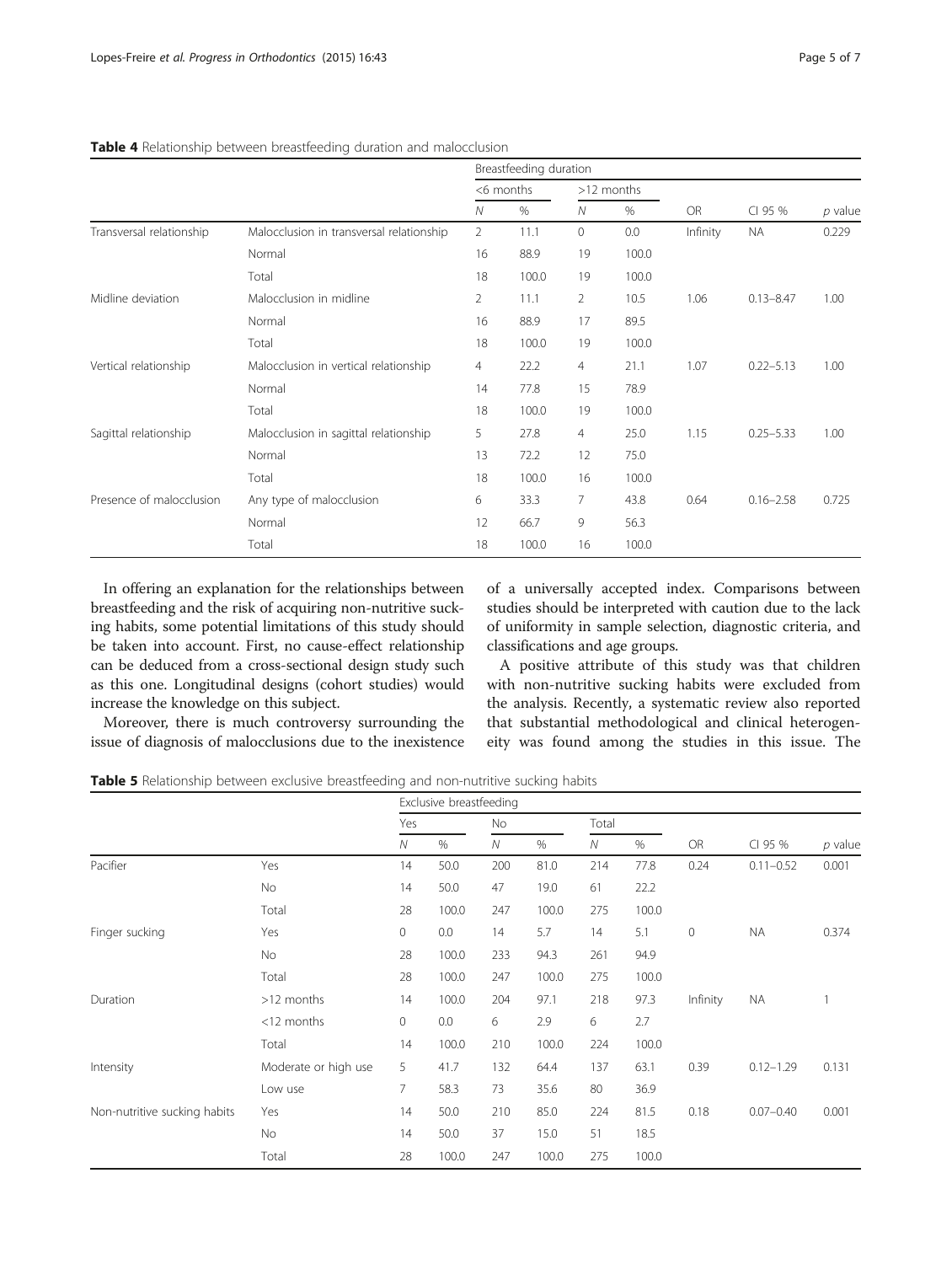<span id="page-5-0"></span>major limitation is the failure to report controlling for confounder variables. Pacifier use and thumb sucking are confounder variables, since it is not possible to determine whether malocclusion was caused by bottlefeeding or pacifier/thumb sucking. The absence of controlling for confounders may have led to bias results in previous studies [10].

Some authors emphasized that breastfeeding alone seems not to be directly associated with malocclusions, but it may have a synergetic effect with parafunctional oral habits on the development of occlusofacial problems [[28](#page-6-0)]. They also reinforced the arguments for the prevention of bad oral habits, especially among children who have not been fed at their mother's breast or were breastfed for a short period.

Despite the multiple benefits of maternal breastfeeding, artificial feeding is widely used and may have contributed to the high rates of pacifier use and other harmful habits. Exclusive breastfeeding for at least 6 months of age is still the best recommendation to benefit children regarding their systemic health and harmonic craniofacial growth [10].

## Conclusions

In conclusion, there was no association between feeding habits and malocclusions in the deciduous dentition in this sample of children. Exclusive breastfeeding reduced the risk of acquiring non-nutritive sucking habits.

#### Competing interest

The authors declare that they have no competing interests.

#### Authors' contributions

GMLF participated in all phases of the study and drafting the manuscript. ABCC participated in the data collection. JEESD, JMUT, and JRBQ participated in the design, compiled the results, and supervised the research. LBO collaborated with the writing and reviewing of the text. All the authors read and approved the final manuscript.

#### Acknowledgements

The authors also thank the University of Barcelona, the Children Hospital of Barcelona, CAP, Montcada i Reixac, and the children and their mothers for their cooperation in carrying out this study.

#### Author details

<sup>1</sup>Department of Paediatric Dentistry, Faculty of Dentistry, University of Barcelona Hospitalet de Llobregat, Barcelona, Spain. <sup>2</sup> Pediatric Dentistry and Orthodontic Service, Hospital Sant Joan de Déu, Barcelona, Spain. <sup>3</sup>Department of Orthodontics, Oral Health and Masticatory System Group (Bellvitge Biomedical Research Institute) IDIBELL, Faculty of Dentistry, L'Hospitalet, Barcelona, Spain. <sup>4</sup>Department of Pediatric Dentistry, School of Dentistry, Faculdade São Leopoldo Mandic, Campinas, SP, Brazil.

#### Received: 16 September 2015 Accepted: 6 December 2015 Published online: 18 December 2015

#### References

- Peres KG, Barros AJ, Peres MA, Victora CG. Effects of breastfeeding and sucking habits on malocclusion in a birth cohort study. Rev Saude Publica. 2007;41(3):343–50.
- 2. Kobayashi HM, Scavone Jr H, Ferreira RI, Garib DG. Relationship between breastfeeding duration and prevalence of posterior crossbite in the deciduous dentition. Am J Orthod Dentofacial Orthop. 2010;137(1):54–8.
- 3. Sanchez-Molins M, Grau Carbó J, Lischeid Gaig C, Ustrell Torrent JM. Comparative study of the craniofacial growth depending on the type of lactation received. Eur J Paediatr Dent. 2010;11(2):87–92.
- 4. Romero CC, Scavone-Junior H, Garib DG, Cotrim-Ferreira FA, Ferreira RI. Breastfeeding and non-nutritive sucking patterns related to the prevalence of anterior open bite in primary dentition. J Appl Oral Sci. 2011;19(2):161–8.
- 5. Caramez da Silva F, Justo Giugliani ER, Capsi Pires S. Duration of breastfeeding and distoclusion in the deciduous dentition. Breastfeed Med. 2012;7(6):464–8.
- 6. Narbutyte I, Narbutyte A, Linkevičienė L. Relationship between breastfeeding, bottle-feeding and development of malocclusion. Stomatologija. 2013;15(3):67–72.
- 7. Moimaz SA, Garbin AJ, Lima AM, Lolli LF, Saliba O, Garbin CA. Longitudinal study of habits leading to malocclusion development in childhood. BMC Oral Health. 2014;14:96.
- 8. Agarwal SS, Nehra K, Sharma M, Jayan B, Poonia A, Bhattal H. Association between breastfeeding duration, non-nutritive sucking habits and dental arch dimensions in deciduous dentition: a cross-sectional study. Progress in Orthod. 2014;15:59.
- 9. Victora CG, Horta BL, de Mola CL, Quevedo L, Pinheiro RT, Gigante DP, et al. Association between breastfeeding and intelligence, educational attainment, and income at 30 years of age: a prospective birth cohort study from Brazil. The Lancet Global Health. 2015;3(4):199–205.
- 10. Hermont AP, Martins CC, Zina LG, Auad SM, Paiva SM, Pordeus IA. Breastfeeding, bottle feeding practices and malocclusion in the primary dentition: a systematic review of cohort studies. Int J Environ Res Public Health. 2015;12(3):3133–51.
- 11. Warren JJ, Bishara SE. Duration of nutritive and nonnutritive sucking behaviors and their effects on the dental arches in the primary dentition. Am J Orthod Dentofacial Orthop. 2002;121(4):347–56.
- 12. Warren JJ, Slayton RL, Bishara SE, Levy SM, Yonezu T, Kanellis MJ. Effects of nonnutritive sucking habits on occlusal characteristics in the mixed dentition. Pediatr Dent. 2005;27(6):445–50.
- 13. Warren JJ, Bishara SE, Steinbock KL, Yonezu T, Nowak AJ. Effects of oral habits' duration on dental characteristics in the primary dentition. J Am Dent Assoc. 2001;132(12):1685–93.
- 14. Bhat SS, Rao HA, Hegde KS, Kumar BK. Characteristics of primary dentition occlusion in preschool children: an epidemiological study. Int J Clin Pediatr Dent. 2012;5(2):93–7.
- 15. Karjalainen S, Rönning O, Lapinleimu H, Simell O. Association between early meaning, non-nutritive sucking habits and occlusal anomalies in 3-year-old Finnish children. Int J Paediatr Dent. 1999;9(3):169–73.
- 16. Luz CL, Garib DG, Arouca R. Association between breastfeeding duration and mandibular retrusion: a cross-sectional study of children in the mixed dentition. Am J Orthod Dentofacial Orthop. 2006;130(4):531–4.
- 17. Vázquez-Nava F, Quezada-Castillo JA, Oviedo-Trevino S, Saldivar-González AH, Sánchez-Nuncio HR, Beltrán-Guzmán FJ, et al. Association between allergic rhinitis, bottle feeding, non-nutritive sucking habits and malocclusion in the primary dentition. Arch Dis Child. 2006;91(10):836–40.
- 18. Wang XT, Ge LH. Influence of feeding patterns on the development of teeth, dentition and jaw in children. Beijing Da Xue Bao. 2015;47(1):191–5.
- 19. Sum FH, Zhang L, Ling HT, Yeung CP, Li KY, Wong HM, et al. Association of breastfeeding and three-dimension dental arch relationships in primary dentition. BMC Oral Health. 2015;15(1):30.
- 20. Limeira AB, Aguiar CM, de Lima Bezerra NS, Câmara AC. Association between breast-feeding duration and posterior crossbites. J Dent Child (Chic). 2015;81(3):122–7.
- 21. Aznar T, Galán AF, Marín I, Domínguez A. Dental arch diameters and relationships to oral habits. Angle Orthod. 2006;76(3):441–5.
- 22. Ogaard B, Larsson E, Lindsten R. The effect of sucking habits, cohort, sex, intercanine arch, widths, and breast or bottle feeding on posterior crossbite in Norwegian and Swedish 3-year-old children. Am J Orthod Dentofacial Orthop. 1994;106(2):161–6.
- 23. Serra-Negra JMC, Pordeus IA, Rocha Júnior JF. Study of the relationship between infant feeding methods, oral habits, and malocclusion. Rev Odontol Univ São Paulo. 1997;11(2):79–86.
- 24. Freire GLM, Ferrari JCL, Percinoto C. Association between maternal breastfeeding and the development of non-nutritive sucking habits. RGO, Rev Gaúch Odontol. 2015;63(2):139-44.
- 25. Albuquerque SSL, Duarte RC, Cavalcanti AL, Beltrão EM. The influence of feeding methods in the development of nonnutritive sucking habits in childhood. Cien Saude Colet. 2010;15(2):371–8.